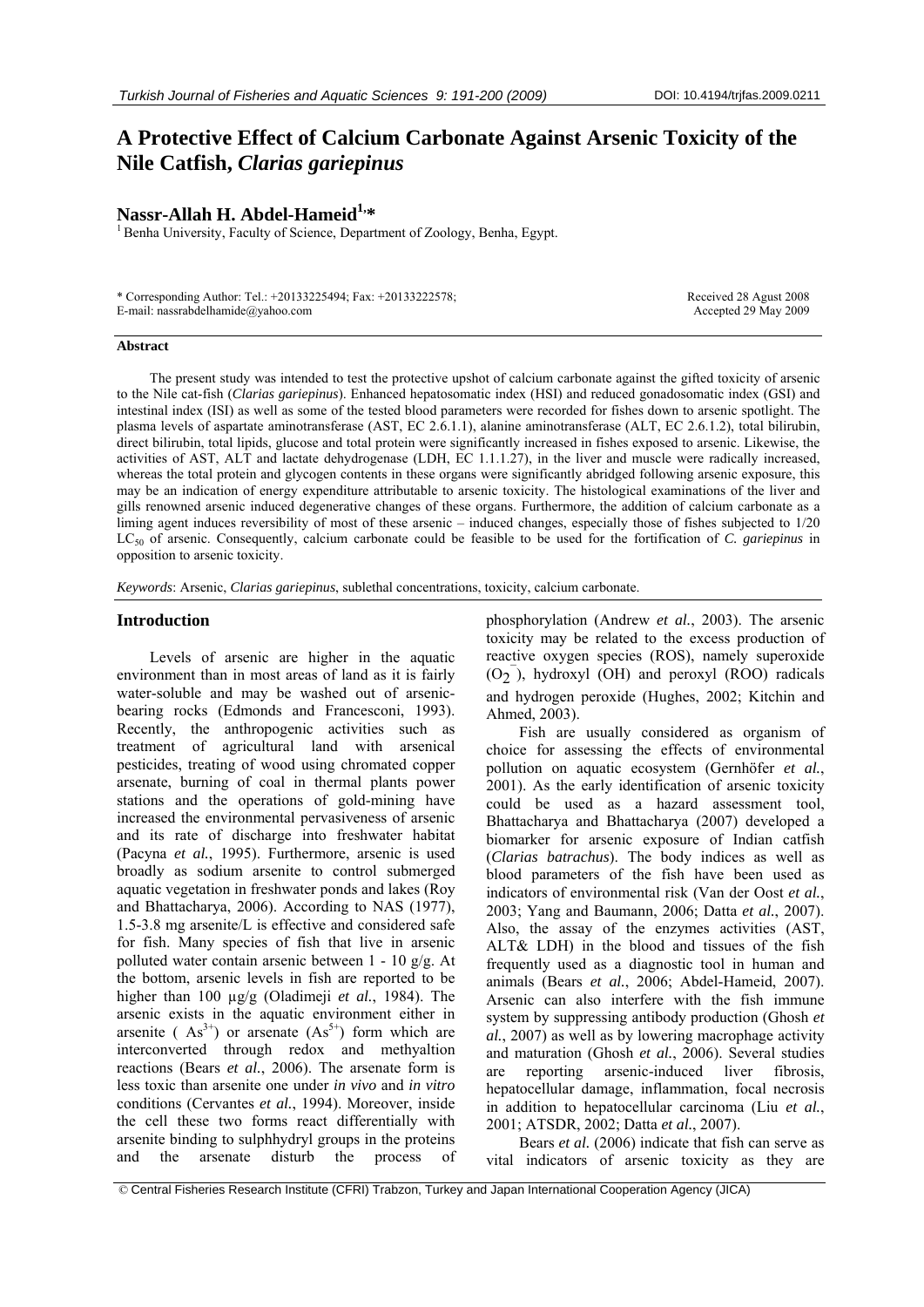continuously exposed to arsenic through gill respiration and ingestion of arsenic- contaminated food. Although the toxicity studies and the determination of the lethal concentration for 50%  $(LC_{50})$  of fishes have been worked out in different fish species (Roy *et al.*, 2006; Ghosh *et al.*, 2006), the effects of this pollutant on definite fish function systems are yet to be clarified (Datta *et al.*, 2007). In Egypt the Nile cat-fish (*C. gariepinus*), represents the second important fish species. Furthermore, in some countries they are the principal one. For these reasons, the present study was optional to test the toxic effects of arsenic on body indices, blood parameters, carbohydrate metabolism and protein metabolism of the Nile-cat fish (*Clarias gariepinus*). Also, the study was extended to test the effect of arsenic on the histology of some vital organs (liver and gills). It has been reported that the exposure of fishes to calcium relieve the copper toxicity (de Vera and Pocsidio, 1998; Abdel-Tawwab *et al.*, 2007). So the present undertaking verifies the protective effect of calcium carbonate against arsenic induced toxicity of *Clarias gariepinus.* 

# **Materials and Methods**

# **Chemicals and Preparations of Stock Solutions**

Arsenous chloride was purchased from International office for trade service, Cairo, Egypt. Calcium carbonate, NaOH and HCl were procured from El-Nasr pharmaceuticals chemical company, Abou-Zabel, Egypt. Also, clove oil was procured from Fura laboratory for cosmetics, Cairo, Egypt. Stock solution (100 mM) of arsenous chloride was prepared following the method recommended by Datta et al. (2007). 10% stock solution of CaCO<sub>3</sub> was used to maintain the desired concentration.

# **Fish**

Adult male *C. gariepinus* that ranged between  $23.1\pm3.0$  cm in total length and weighed  $48.1\pm5.2$  g were presented by central laboratory of aquaculture, Abbassa, Abou-Hammad, Sharkia, Egypt. The fish used in this study were apparently healthy. Fish were acclimatized at laboratory conditions for one week. Fish were fed ad libitum (3% of total body weight) with minced chicken liver with a commercially available fish feed. The water of the aquaria was renewed every 24 h to eliminate the faecal parts as well as the soluble excretory products. Fish handling was done carefully following the standard laboratory practice.

# **Determination of LC<sub>50</sub> for Arsenic**

The 96-h median tolerance limit (96-h  $LC_{50}$ ) was determined (at a static condition) by exposing the fishes to five ascending concentrations of arsenic. Cumulative mortality was determined after 96-h; the dead fish was removed once it is observed. The 96- h  $LC_{50}$  (89 mg/L) was determined by graphically plotting the percentage mortality versus the arsenic concentrations (Figure 1).

# **Experimental Groups**

The experiment was conducted at a static system in glass aquaria measuring 75 cm length, 29 cm width and 40 cm height. The acclimatized fishes were grouped into 9 experimental groups each consisting of 5 fish. The experimental groups were categorized as follows:

Group 1: Fish subjected to zero arsenic and zero calcium carbonate levels (control).

Group 2: Fish subjected to  $1/10$  LC<sub>50</sub> of arsenic and zero calcium carbonate.

Group 3: Fish subjected to  $1/20$  LC<sub>50</sub> of arsenic and zero calcium carbonate.

Group 4: Fish subjected to 50 mg/L of arsenic and zero calcium carbonate.

Group 5: Fish subjected to 50 mg/L calcium carbonate and  $1/10$  LC<sub>50</sub> of arsenic.

Group 6: Fish subjected to 50 mg/L calcium carbonate and  $1/20$  LC<sub>50</sub> of arsenic.

Group 7: Fish subjected to 100 mg/L calcium



**Figure 1.** Graphical estimation of 96- h LC<sub>50</sub> of arsenous chloride to the Nile – catfish (*C. gariebinus*).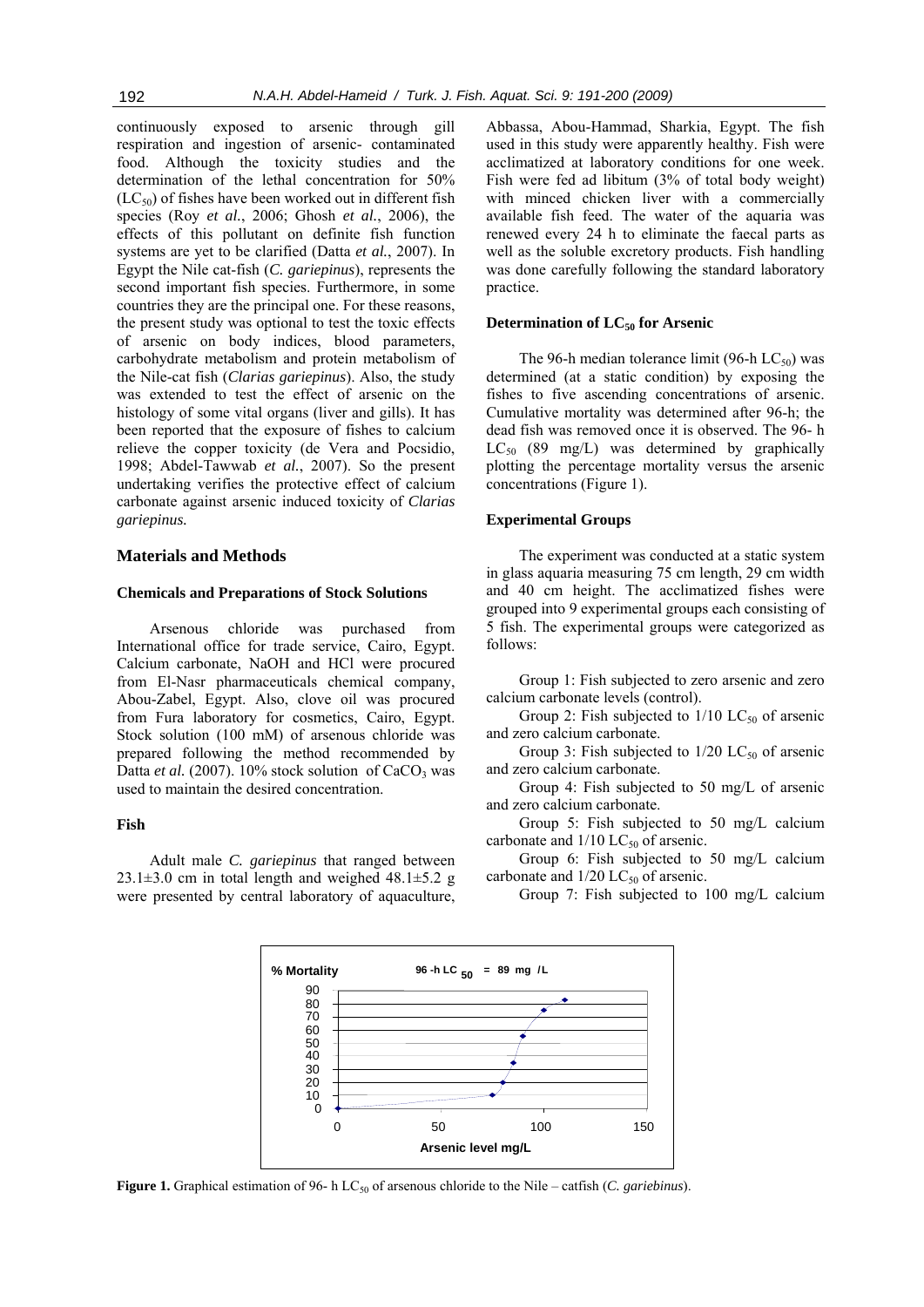carbonate and zero calcium carbonate.

Group 8: Fish subjected to 100 mg/L calcium carbonate and  $1/10$  LC<sub>50</sub> of arsenic.

Group 9: Fish subjected to 100 mg/L calcium carbonate and  $1/20$  LC<sub>50</sub> of arsenic.

# **Somatic Indices**

For each experimental group, the liver, gonad, intestine and the fish without the gut (gutted weight) were weighed. The hepatosomatic index (HSI), gonadosomatic index (GSI) and intestinosomatic index (ISI) was computed as a ratio of the organ weight to the gutted weight.

#### **Haematological Parameters**

After 20 days, fish were collected and anesthetized following the method of Ribas *et al.* (2007) using 1 ml/L clove oil. The blood samples were collected with hypodermic syringe from the caudal vessels. Then it was transferred to lithium heparinized tube to prevent blood clotting. By using Neubauer haemocytometer slide, the RBCs were counted after diluting the blood with saline solution (0.75% NaCl). The Hct values were determined by sucking the blood into microhaematocrit capillary tubes and then it were centrifuged for 5 min in a microhaemotocrit centrifuge. The Hct were computed as a ratio of packed cell volume to total blood volume. The blood haemoglobin content (Hb, g/100 ml) was determined following the method recommended by Henry (1964). The remaining blood were subjected to centrifugation (5000 rpm) for 5 min, the blood plasma were carefully separated into ependorf tube and stored in deep freezer (-20°C) till analysis.

# **Biochemical Analysis**

From each fish, the liver and the white epiaxial muscle were secluded. The tissues were homogenized in cold distilled water using glass homogenizer. The tissue homogenates were centrifuged twice (4000 rpm) for 5min. The tissue supernatants were separated to be used for the determination of enzymes activities and metabolites contents. The AST and ALT activities were assayed colorimetrically following the method of Reitman and Frankel (1957), in plasma and tissue. The activity of LDH was kinetically assayed at 340nm (Hochachka *et al.*, 1978) in tissue only. Total and direct bilirubin (Malloy and Evelyn, 1937), total lipids (Schmit, 1964), glucose (Trinder, 1969) and total proteins (Henry, 1964) were determined in blood plasma. The glycogen content in muscle and liver were determined by alkaline digestion of the tissue (Oser, 1979) followed by enzymatic measurement of glucose.

# **Histology**

The liver and the gills of the dissected fish were

excised out of the fish. Small pieces of these organs were fixed in neutral buffered formalin, dehydrated and embedded in paraffin. Tissues sections  $(6 \mu m)$ were stained with haematoxylin and eosin. Photographs of the stained tissue sections were captured using trinocular light microscope (Bio-Med) and attached with soft ware. Image-pro plus for windows (8484 Georgia Avenue, Silver Spring, Maryland, USA). Degree of tissue change (DTC) was used to evaluate semi-quantitatively the severity of tissue lesions. The alterations in the studied organs were classified in progressive orders as follows: Stage I, which do not change the normal functioning of the tissue; stage II, which are more severe and disrupt the normal function of the tissue; and stage III, which are very severe and induce irreparable tissue damage. By screening the number of tissue lesions in stages I, II and III, for each animal, the DTC value was calculated by the formula: DTC =  $(1 \times \Sigma I) + (10 \Sigma II)$  $+$  (100 $\times$ Σ III). The values of DTC ranged from 0-10 indicating no damage of the organ; 11-20 indicating slight damage to the organ; 21-50 indicate moderate changes in the organ; 50-100 indicate severe damage and more than 100 indicate irreversible damage to the organ (Poleksic and Mitrovic-Tutundzic, 1994; Simonato *et al.*, 2008).

#### **Statistical Analysis**

The statistical analysis of this work was done using spss software (Version 10). The data of this work were presented as means ±standard deviation. Pair wise comparison was done between control and experimental groups by employing paired t-test to resolve the statistical significance of the difference between the groups (Pipkin, 1984).

# **Results**

#### **Somatic indices**

The values of HSI were significantly increased, whereas those of GSI and ISI were significantly reduced in the fishes subjected to both arsenic levels  $(1/10 \& 1/20 \& C_{50})$ . It was found that these changes were dose dependent. Exposure of fishes to calcium carbonate (50 or 100 mg/L) did not induce any significant changes of the tested somatic indices. Compared to the control fish, the somatic indices did not differ significantly in fishes subjected to both tested levels of calcium carbonate along with examined arsenic levels (Table 1).

# **Blood Parameters**

Compared to fishes of the control group, the RBCs counts, Hb contents and Hct values were significantly reduced due to exposure to both the tested arsenic levels (Table 2). The tested blood parameters of the fishes either exposed to calcium carbonate alone or exposed to calcium carbonate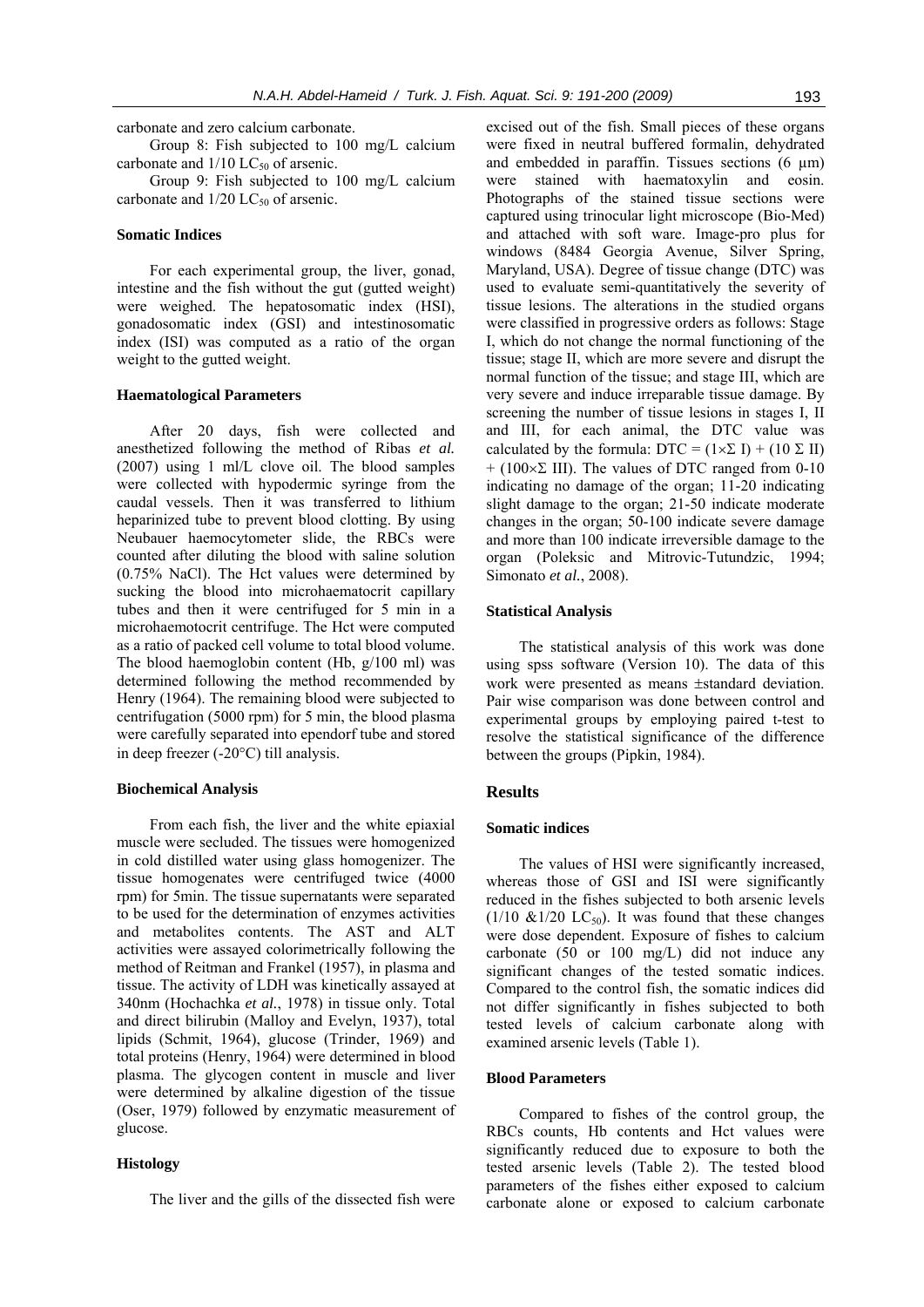**Table 1.** Changes in hepatosomatic index (HSI, %), gonadosomatic index (GSI, %) and intestinosomatic index (ISI, %) of the Nile cat-fish (*C. gariepinus*) exposed to two levels of arsenic (As) or calcium carbonate (CaCO<sub>3</sub>) or their combinations for 20 days

| Groups                                                     | HSI                | <b>GSI</b>          | ISI                 |
|------------------------------------------------------------|--------------------|---------------------|---------------------|
| Control                                                    | $0.551 \pm 0.023$  | $0.312 \pm 0.049$   | $7.291 \pm 0.423$   |
| $1/10$ LC <sub>50</sub> of As                              | $0.836 \pm 0.031*$ | $0.174 \pm 0.017$ * | $6.124 \pm 0.621$ * |
| $1/20$ LC <sub>50</sub> of As                              | $0.646\pm0.056*$   | $0.245 \pm 0.071$ * | $6.561 \pm 0.742$ * |
| 50 mg/L $CaCO3$                                            | $0.591 \pm 0.072$  | $0.291 \pm 0.042$   | $7.123 \pm 0.562$   |
| 50 mg/L CaCO <sub>3</sub> + $1/10$ LC <sub>50</sub> of As  | $0.660 \pm 0.042$  | $0.284 \pm 0.042$   | $6.924\pm0.452$     |
| 50 mg/L CaCO <sub>3</sub> + $1/20$ LC <sub>50</sub> of As  | $0.585 \pm 0.067$  | $0.324 \pm 0.092$   | $7.492\pm0.821$     |
| 100 mg/L $CaCO3$                                           | $0.574 \pm 0.027$  | $0.320 \pm 0.121$   | $7.801 \pm 0.721$   |
| 100 mg/L CaCO <sub>3</sub> + $1/10$ LC <sub>50</sub> of As | $0.571 \pm 0.022$  | $0.304 \pm 0.049$   | $7.321 \pm 0.561$   |
| 100 mg/L CaCO <sub>3</sub> + $1/20$ LC <sub>50</sub> of As | $0.585 \pm 0.054$  | $0.974 \pm 0.072$   | $7.421 \pm 0.762$   |

All data expressed as mean of 5 fishes ±standard deviation.

\* (P<0.05) indicate significant differences from the control.

**Table 2.** Changes in some blood parameters of the Nile cat-fish (*C. gariepinus*) exposed to two levels of arsenic (As) or calcium carbonate  $(CaCO<sub>3</sub>)$  or their combinations for 20 days

| Groups                                                     | RBCs $(X10^6/\text{mm}^3)$ | Hb(g/L)             | Hct $(\% )$          |
|------------------------------------------------------------|----------------------------|---------------------|----------------------|
| Control                                                    | $2.124 \pm 0.121$          | $90.421 \pm 5.120$  | $25.513 \pm 1.123$   |
| $1/10$ LC <sub>50</sub> of As                              | $1.421 \pm 0.215$ *        | $71.412\pm8.125*$   | $18.149 \pm 1.052$ * |
| $1/20$ LC <sub>50</sub> of As                              | $1.6214\pm0.425*$          | $80.120 \pm 6.240*$ | $20.389 \pm 2.256*$  |
| 50 mg/L CaCO <sub>3</sub>                                  | $2.121 \pm 0.231$          | $91.023 \pm 6.121$  | $25.670 \pm 2.490$   |
| 50 mg/L CaCO <sub>3</sub> + $1/10$ LC <sub>50</sub> of As  | $1.954 \pm 316$            | $85.431 \pm 6.132$  | $23.124 \pm 1.624$   |
| 50 mg/L CaCO <sub>3</sub> + $1/20$ LC <sub>50</sub> of As  | $2.121 \pm 0.215$          | $89.124 \pm 7.181$  | $24.769 \pm 1.351$   |
| 100 mg/L $CaCO3$                                           | $2.212 \pm 0.265$          | $93.561 \pm 8.921$  | $25.812 \pm 2.012$   |
| 100 mg/L CaCO <sub>3</sub> + $1/10$ LC <sub>50</sub> of As | $2.104\pm0.371$            | $91.246 \pm 7.213$  | $24.921 \pm 1.941$   |
| 100 mg/L CaCO <sub>3</sub> + $1/20$ LC <sub>50</sub> of As | $2.156 \pm 0.213$          | $95.121 \pm 8.923$  | $25.637 \pm 2.141$   |

along with both arsenic levels did not exhibit significant differences from those of the control group.

#### **Plasma Biochemical Parameters**

All the tested plasma biochemical parameters of fishes exposed to arsenic, which include enzymes activities (AST & ALT) and metabolites levels (Total bilirubin, total lipids, glucose & total proteins), were increased significantly over those recorded for the control group (Table 3). The effect was correlated with the arsenic level. The parameters of the fishes exposed to the tested levels of calcium carbonate alone and to those exposed to mixture of 50 mg/L calcium carbonate and  $1/20$  LC<sub>50</sub> of arsenic were not significantly differed from those of the control. In contrast to the aforementioned result, all of the examined biochemical parameters for fishes exposed 50 or 100 mg/L calcium carbonate along with 1/10  $LC_{50}$  of arsenic were significantly increased over those of the control. The exposure to the mixture of 100 mg/L calcium carbonate and  $1/20$  LC<sub>50</sub> of arsenic resulted in non significant differences of the tested biochemical parameters, except for the plasma glucose level which was significantly increased.

## **Carbohydrate Metabolism**

The LDH activity in the liver of fishes exposed

to arsenic was significantly higher than those recorded for the control group (Table 4). Similarly, the LDH activity in the muscle was increased due to arsenic exposure. The increase in its activity was significantly higher in fishes exposed to  $1/10$  LC<sub>50</sub> of arsenic, whereas it was non- significantly differed for fishes exposed to  $1/20$  LC<sub>50</sub> of arsenic. The LDH activities in the liver and muscle were non-significantly changed in the fishes subjected to both calcium carbonate levels. The use of calcium carbonate both tested levels exposure along with  $1/20$  LC<sub>50</sub> of arsenic induces non- significant difference of LDH activities in the examined tissues. Controversially, the LDH activities in the liver and muscle of fishes exposed to the mixture of calcium carbonate (both tested levels) and  $1/10$  LC<sub>50</sub> of arsenic were significantly higher than those of the control group. Both examined arsenic levels induced significantly lower liver and muscle glycogen contents. The use of calcium carbonate 50 mg/L along with the lower arsenic level induced non-significant changes of the liver and muscle glycogen contents. On the other hand its use in conjunction with the higher level of arsenic resulted in significantly lower glycogen contents in the prescribed tissues.

# **Protein Metabolism**

The AST and ALT activities were significantly privileged in fishes exposed to both tested arsenic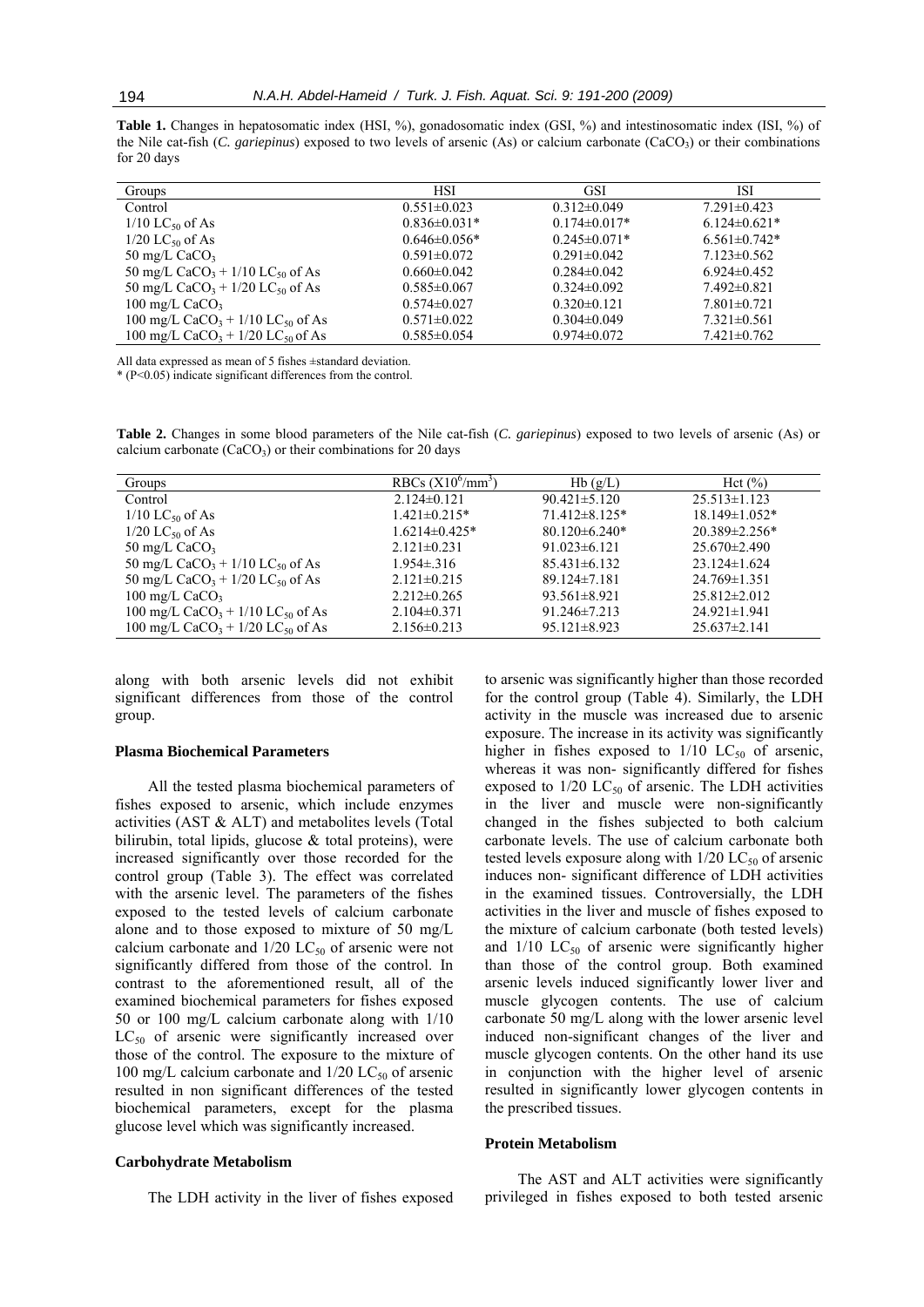| Groups                                             | AST                | ALT               | Total            | Direct            | Total lipids      | Glucose          | Total proteins    |
|----------------------------------------------------|--------------------|-------------------|------------------|-------------------|-------------------|------------------|-------------------|
|                                                    | (U/L)              | (U/L)             | bilirubin        | bilirubin         | (g/L)             | (g/L)            | (g/L)             |
|                                                    |                    |                   | (mg/L)           | (mg/L)            |                   |                  |                   |
| Control                                            | $81.24 \pm 2.12$   | $54.34 \pm 1.26$  | $1.86 \pm 0.13$  | $1.02\pm0.25$     | $17.34 \pm 0.92$  | $0.88 \pm 0.03$  | $18.45 \pm 1.40$  |
| $1/10$ LC <sub>50</sub> of As                      | $120.12\pm4.65*$   | $85.63 \pm 6.24*$ | $2.91 \pm 0.12*$ | $1.85 \pm 0.56*$  | $23.46 \pm 1.26*$ | $0.12 \pm 0.05*$ | $22.47* \pm 1.07$ |
| $1/20$ LC <sub>50</sub> of As                      | $97.435 \pm 7.62*$ | $65.46\pm3.92*$   | $2.30\pm0.07*$   | $1.54 \pm 0.42*$  | $21.56\pm0.83*$   | $1.03 \pm 0.05$  | $20.45* \pm 1.12$ |
| 50 mg/L $CaCO3$                                    | $84.62 \pm 8.24$   | $56.23 \pm 5.16$  | $1.72 \pm 0.21$  | $1.12\pm0.42$     | $17.63\pm0.69$    | $0.90 \pm 0.07$  | $18.72 \pm 0.95$  |
| 50 mg/L $CaCO3$<br>$+1/10$ LC <sub>50</sub> of As  | $99.24\pm 6.24*$   | $71.21 \pm 4.59*$ | $2.36\pm0.20*$   | $1.56 \pm 0.52*$  | $20.19 \pm 0.89*$ | $0.98* \pm 0.07$ | $19.02 \pm 2.10$  |
| 50 mg/L $CaCO3$<br>$+1/20$ LC <sub>50</sub> of As  | $84.27 \pm 3.92$   | $56.42\pm4.58$    | $1.91 \pm 0.14$  | $1.37 \pm 0.67$   | $18.04\pm0.67$    | $0.92\pm0.09$    | 18.98±0.95        |
| $100 \text{ mg/L}$ CaCO <sub>3</sub>               | $83.46 \pm 5.92$   | $55.92 \pm 6.12$  | $1.90 \pm 0.26$  | $1.21 \pm 0.37$   | $17.94 \pm 1.29$  | $0.91 \pm 0.07$  | $18.94 \pm 1.04$  |
| 100 mg/L $CaCO3$<br>$+1/10$ LC <sub>50</sub> of As | $103.69\pm 6.43*$  | 75.12±9.22*       | $2.42\pm0.62*$   | $1.62 \pm 0.32^*$ | $21.45 \pm 1.33*$ | $1.03 \pm 0.07*$ | $21.86 \pm 1.47*$ |
| 100 mg/L $CaCO3$<br>$+1/20$ LC <sub>50</sub> of As | $83.627 \pm 5.024$ | $56.17 \pm 7.92$  | $2.05 \pm 0.46$  | $1.13 \pm 0.42$   | $18.02 \pm 2.76$  | $0.95 \pm 0.07*$ | $19.15 \pm 1.12$  |

**Table 3.** Changes in some biochemical parameters in blood plasma of the Nile cat-fish (*C. gariepinus*) exposed to two levels of arsenic (As) or calcium carbonate  $(CaCO<sub>3</sub>)$  or their combinations for 20 days

All data expressed as mean of 5 fishes ±standard deviation.

\* ( P<0.05) indicate significant differences from the control.

Table 4. Changes in the activity of LDH (unit/min /g fresh tissue) and glycogen content (mg glucosy glucose / g fresh tissue) in liver and muscle of Nile catfish (*C. gaeiepinus*) exposed to two levels of arsenic or calcium carbonate or their combinations

| Group                                                      |                   | LDH                  | Glycogen               |                    |  |
|------------------------------------------------------------|-------------------|----------------------|------------------------|--------------------|--|
|                                                            | Liver             | Muscle               | Liver                  | Muscle             |  |
| Control                                                    | $2.452\pm0.236$   | $105.243\pm4.563$    | $1.361 \pm 0.035$      | $0.516 \pm 0.029$  |  |
| $1/10$ LC <sub>50</sub> of As                              | $3.185\pm0.314*$  | 145.412±5.129*       | $0.953\pm0.029*$       | $0.468 \pm 0.046*$ |  |
| $1/20$ LC <sub>50</sub> of As                              | $2.946\pm0.261*$  | $109.374\pm 6.274$   | $1.167\pm0.041*$       | $0.495 \pm 0.032$  |  |
| 50 mg/L $CaCO3$                                            | $2.514\pm0.394$   | $107.139 \pm 7.149$  | $1.349 \pm 0.046$      | $0.498 \pm 0.089$  |  |
| 50 mg/L CaCO <sub>3</sub> + $1/10$ LC <sub>50</sub> of As  | $2.853\pm0.426*$  | $131.721 \pm 6.293*$ | $1.224$ * $\pm$ 0.051* | $0.408 \pm 0.056*$ |  |
| 50 mg/L CaCO <sub>3</sub> + $1/20$ LC <sub>50</sub> of As  | $2.568\pm0.367$   | $110.426 \pm 7.014$  | $1.314\pm0.063$        | $0.499\pm0.067$    |  |
| 100 mg/L $CaCO3$                                           | $2.638 \pm 0.528$ | $106.943\pm 6.981$   | $1.328 \pm 0.072$      | $0.521 \pm 0.078$  |  |
| 100 mg/L CaCO <sub>3</sub> + 1/10 LC <sub>50</sub> of As   | $2.863\pm0423*$   | $126.166 \pm 7.142*$ | $1.301* \pm 0.057*$    | $0.453 \pm 0.049*$ |  |
| 100 mg/L CaCO <sub>3</sub> + $1/20$ LC <sub>50</sub> of As | $2.416 \pm 0612$  | $109.624 \pm 7.753$  | $1.402 \pm 0.082$      | $0.497 \pm 0.066$  |  |

levels (Table 5). Fishes exposed to both tested levels of calcium carbonate have AST and ALT activities which were not significantly deviated from those recorded for control fishes. On the other hand, the AST and ALT activities in liver and muscle of the fishes exposed to the mixture of 50 or 100 mg/L calcium carbonate and  $1/20$  LC<sub>50</sub> of arsenic were retained to the normal activity level. Controversially, the AST in liver and muscle and muscle ALT recorded appreciably superior activities in fishes exposed to mixture of calcium carbonate and 1/10  $LC_{50}$  of arsenic. The ALT activity in the liver of fishes exposed to 100 mg/L calcium carbonate in conjunction with  $1/10$  LC<sub>50</sub> of arsenic was nonsignificantly differed from those recorded for the control group.

The exposure to arsenic induces significant reduction of the total proteins content in the examined fish tissues, whereas the exposure to both tested levels of calcium carbonate induces non-significant effect. The exposure to both levels of calcium carbonate along with both levels of arsenic induces weak reversibility of the total proteins content in the liver.

Only, those of fishes exposed to the highest level of calcium carbonate and the lowest arsenic level was retained to the normal value.

# **Histological Alterations**

After the exposure to both arsenic levels, the liver cells were found to lose their regular shape due to partial precipitation of both cytoplasmic and nuclear material, resulting shape deformation, vacuolization, necrosis and even cell damage (Table 6 and Figure 2). Also, the gill hyperplasia was found the most induced branchial changes due to arsenic exposure (Table 6 and Figure 3).

The DTC values recorded for the liver of arsenic exposed fish were significantly higher than those recorded for the control group, with a mean values of 54.79 (severe damage) and 31.46 (moderate damage) for fishes exposed to  $1/10$  and  $1/20$  LC<sub>50</sub> of arsenic, respectively (Table 7). Moderate damage for the gills of fish exposed to tested levels of arsenic was reported from the mean DTC values (40.26 and 24.72). The DTC values for the liver of fishes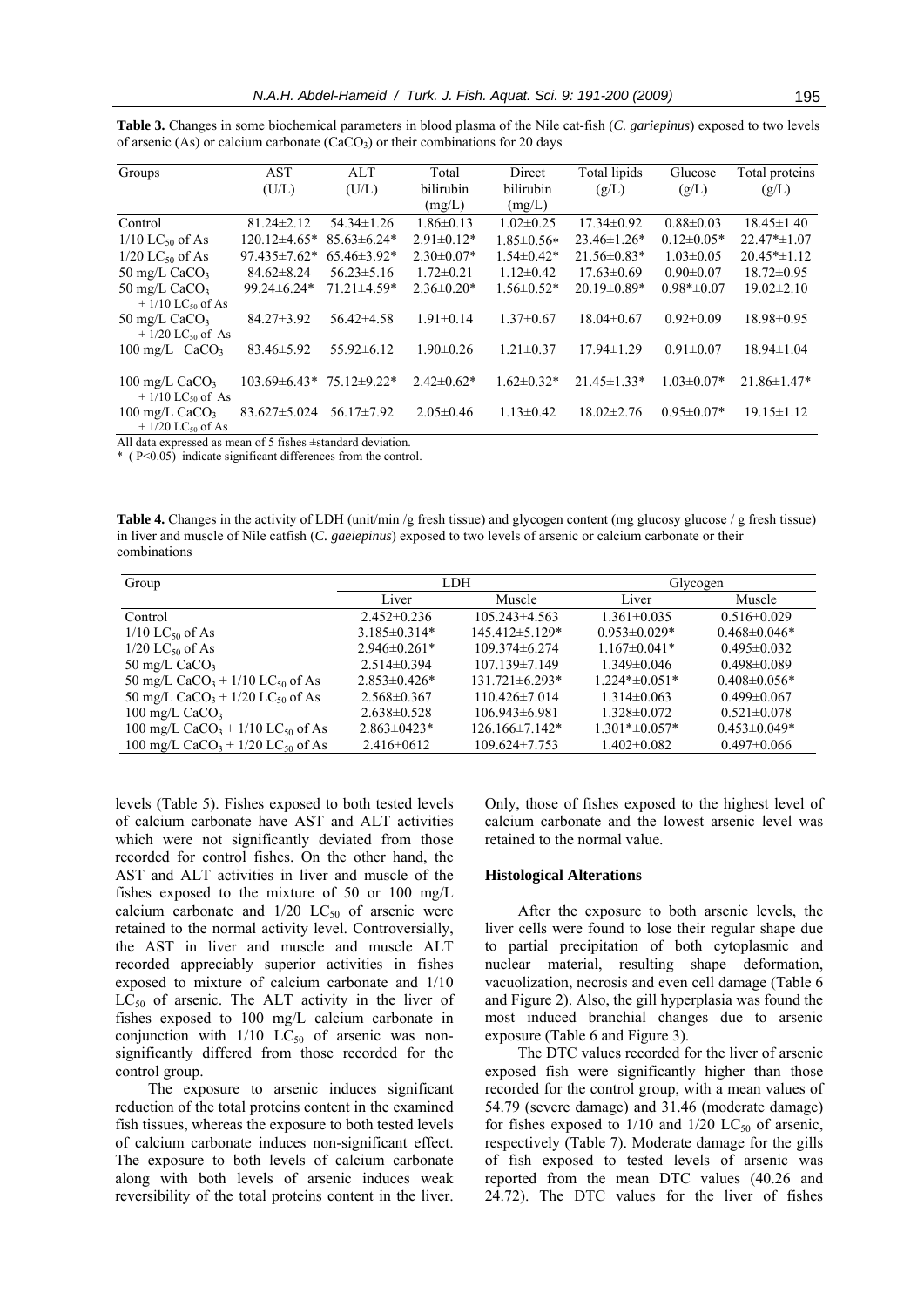| Groups                                                                 | AST                 |                     | ALT                 |                      | Total proteins      |                     |
|------------------------------------------------------------------------|---------------------|---------------------|---------------------|----------------------|---------------------|---------------------|
|                                                                        | Liver               | Muscle              | Liver               | Muscle               | Liver               | Muscle              |
| Control                                                                | $48.432 \pm 5.121$  | $25.625 \pm 1.432$  | $40.592\pm 6.927$   | $20.463 \pm 0.982$   | $90.465 \pm 8.241$  | 21.928±0.592        |
| $1/10$ LC <sub>50</sub> of As                                          | $65.513\pm4.152*$   | 33.156±1.914*       | $62.692\pm4.212*$   | $29.614 \pm 1.842$ * | $60.246 \pm 9.356*$ | $15.331 \pm 1.014*$ |
| $1/20$ LC <sub>50</sub> of As                                          | $58.724 \pm 5.136*$ | $29.723 \pm 1.634*$ | $51.937 \pm 5.214*$ | $25.147 \pm 2.361*$  | $70.861 \pm 6.725*$ | $17.853\pm1.126*$   |
| 50 mg/L $CaCO3$                                                        | $50.312\pm 6.724$   | $26.481 \pm 1.378$  | $42.371 \pm 4.125$  | $21.793 \pm 2.146$   | $92.645 \pm 9.325$  | $20.784 \pm 1.214$  |
| 50 mg/L $CaCO3$<br>$+1/10$ LC <sub>50</sub> of As                      | $60.261 \pm 5.243*$ | $30.482 \pm 2.163*$ | 55.792±4.132*       | $26.615 \pm 1.792*$  | 70.149±7.632*       | $17.124 \pm 1.146*$ |
| 50 mg/L $CaCO3$<br>$+1/20$ LC <sub>50</sub> of As                      | 51.429±6.241        | $26.372 \pm 2.017$  | $45.629 \pm 6.731$  | $22.069 \pm 1.998$   | $84.937 \pm 7.642*$ | $20.982 \pm 1.219$  |
| 100 mg/L $CaCO3$                                                       | $52.371 \pm 5.432$  | $25.894\pm2.146$    | 44.671 $\pm$ 5.291  | $21.137\pm1.984$     | $92.561 \pm 9.146$  | $20.947 \pm 1.461$  |
| 100 mg/L $CaCO3$<br>$+1/10$ LC <sub>50</sub> of As                     | $61.425 \pm 4.938*$ | $29.824 \pm 2.263*$ | $45.463 \pm 5.241$  | $25.431 \pm 2.413*$  | $80.426 \pm 6.293*$ | $16.894\pm2.143*$   |
| $100 \text{ mg/L}$ CaCO <sub>3</sub><br>$+1/20$ LC <sub>50</sub> of As | $52.604 \pm 7.125$  | $27.093 \pm 2.087$  | $43.921 \pm 4.231$  | $22.101 \pm 2.141$   | $85.739 \pm 7.426$  | $20.024 \pm 1.635$  |

**Table 5.** Changes in the activities (Units/min/g fresh tissue) of aspartate aminotransferase (AST), alanine aminotransferase (ALT) and total proteins content (mg/g fresh tissue) in the liver and muscle of the Nile cat-fish (*C. gariepinus*) exposed to two levels of arsenic (As) or calcium carbonate (CaCO<sub>3</sub>) or their combinations for 20 days

All data expressed as mean of 5 fishes ±standard deviation.

\* ( $P \le 0.05$ ) indicate significant differences from the control

**Table 6.** Histological alterations found in the liver and gills of the Nile cat-fish (*C. gariepinus*) exposed to two levels of arsenic (As) or calcium carbonate (CaCO<sub>3</sub>) or their combinations for 20 days

| Liver                    | Gills                       | Liver                     | Gills                        |
|--------------------------|-----------------------------|---------------------------|------------------------------|
| Stage I                  |                             | Stage II                  |                              |
| -Nuclear hypertrophy     | -Hyperplasia of gill        | -Cytoplasmic degeneration | -Rupture of epithelial cells |
| -Cellular hypertrophy    | epithelium                  | -Cell rupture             | with haemorrhage             |
| -Cytoplasmic vacuolation | -Epithelial lifting of gill | -Nuclear degeneration     | -Comlete fusion of lamellae  |
| -Nuclear atrophy         | lamellae                    |                           | -Rupture of pillar cells     |
| -peripheral nuclei       | -Lamellar fusion            |                           |                              |



**Figure 2.** Photomicrograph of the liver section (6 µm) of *C. Gariepinus* stained with haematoxylin and eosin (400X): (a) Fish exposed only to water (control); b) Fish exposed to 1/10 LC50 of As, showing necrosis (N), enlarged hepatocyte (L) and hepatocyte degeneration.



**Figure 3.** Photomicrograph of the liver section (6 µm) of *C. Gariepinus* stained with haematoxylin and eosin: (a) Fish exposed only to water (control) showing normal structure (100X); (b) Fish exposed to 1/10 LC<sub>50</sub> of As, showing hyperplasia (H), of the gills epithelium and telangiectiasis (T) (40X).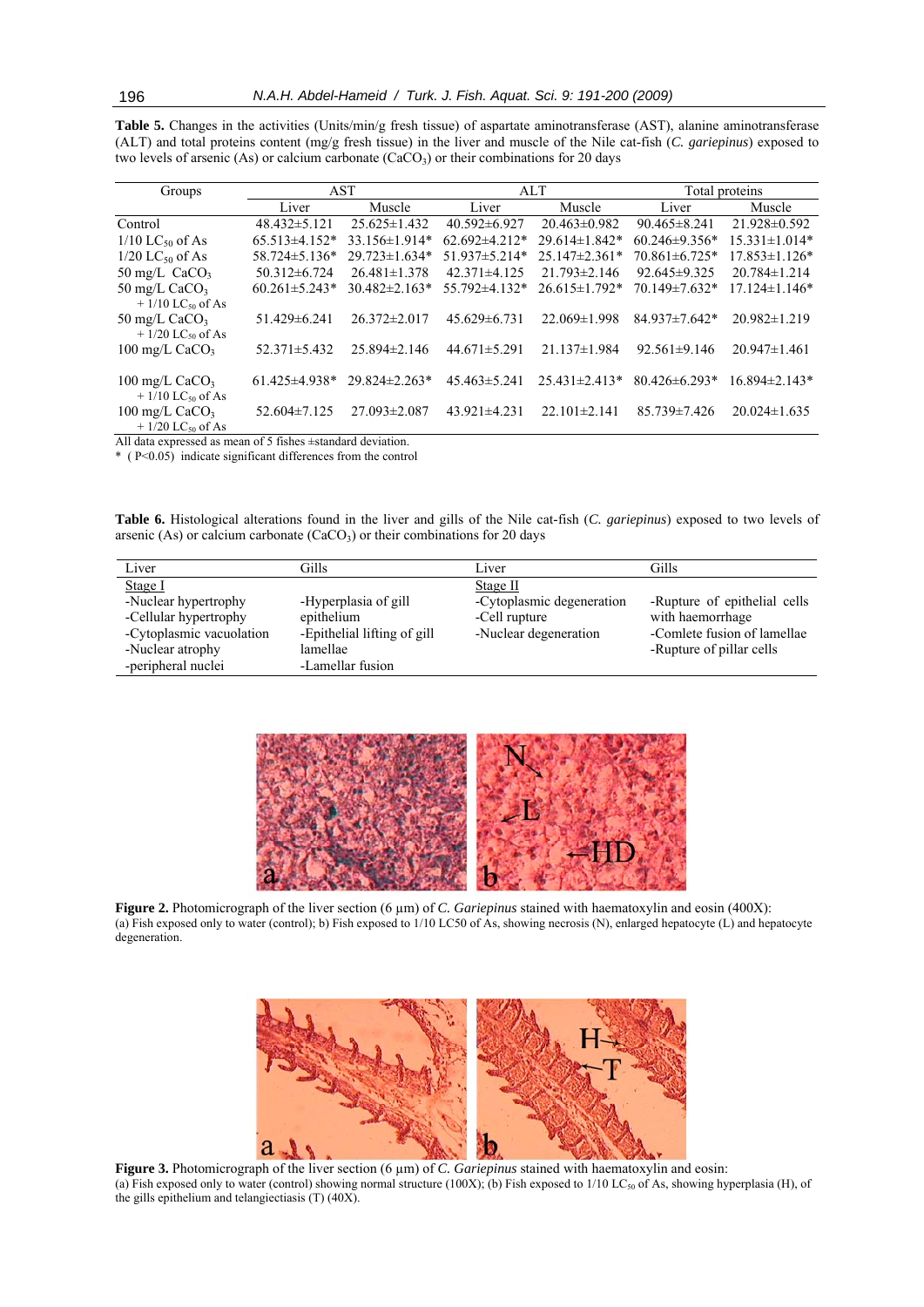**Table 7.** Degree of tissue change (DTC) for liver and gills of fishes exposed to two levels of arsenic or calcium carbonate or their combination the data are mean of s fish

| Group                                                      | Liver             | Gills              |
|------------------------------------------------------------|-------------------|--------------------|
| Control                                                    | $14.62 \pm 1.12$  | $9.71 \pm 1.52$    |
| $1/10$ LC <sub>50</sub> of As                              | 54.792±5.34*      | $40.26 \pm 5.19*$  |
| $1/20$ LC <sub>50</sub> of As                              | $21.46 \pm 3.69*$ | $24.72 \pm 4.27$ * |
| 50 mg/L $CaCO3$                                            | $14.49\pm3.69$    | $12.48\pm4.85$     |
| 50 mg/L CaCO <sub>3</sub> + $1/10$ LC <sub>50</sub> of As  | $24.13 \pm 5.17*$ | $25.14\pm6.13*$    |
| 50 mg/L CaCO <sub>3</sub> + $1/20$ LC <sub>50</sub> of As  | $16.73 \pm 5.32$  | $14.98\pm4.68$     |
| 100 mg/L $CaCO3$                                           | $12.12\pm4.29$    | $19.86 \pm 5.97*$  |
| 100 mg/L CaCO <sub>3</sub> + $1/10$ LC <sub>50</sub> of As | $20.76 \pm 5.92*$ | $33.14\pm3.96*$    |
| 100 mg/L CaCO <sub>3</sub> + 1/20 LC <sub>50</sub> of As   | $15.01 \pm 3.14$  | $17.56 \pm 6.12*$  |

All data expressed as mean of 5 fishes ±standard deviation.

\* ( P<0.05) indicate significant differences from the control

exposed to both calcium carbonate levels did not significantly differed from those recorded for the unexposed fish. DTC value for the gill of fishes exposed to 50 mg/L calcium carbonate lie within the normal range, whereas those recorded for fish exposed to 100 mg/L calcium carbonate was 14.86 (slight damage). The exposure to 50 mg/L calcium carbonate along with  $1/20$  LC<sub>50</sub> of arsenic resulted in non-significant differences of the liver and gills DTC values, when compared with respective control. The same is spot on for the liver of fishes exposed to 100 mg/L calcium carbonate a long with  $1/20$  LC<sub>50</sub> of arsenic. Significantly higher DTC values for the gills were recorded with average 33.14 (moderate damage) and 17.56 (slight damage) for fishes exposed to 100 mg/L calcium carbonate alongside with 1/10 and 1/20  $LC_{50}$  of arsenic, in that order.

# **Discussion**

The 96-h  $LC_{50}$  of arsenic recorded in the present study was found to be 89 mg/L for *C. gariepinus*, which is close to 48-h LC<sub>50</sub>, 84 mg/L for *C. batrachus* (Bhattacharya and Bhattacharya, 2007) and 76 mg/L for *Channa punctatus* (Roy and Bhattacharya, 2006). Therefore, *C. gariepinus* is a sensitive species and the assessment of the early effects of arsenic exposure on this fish may explore the mechanism of its toxicity. Then again, Liu *et al.* (2008) recorded 56 mg/L as a 96-h LC<sub>50</sub> of arsenate for Zebrafish (*Danio rerio*). This value is quite different from the 96-h  $LC_{50}$ reported in the present study; this may be related to species differences and genetic relationship. Thus, arsenic exposure is so dangerous for wide-scale of organisms including fish and human and wildlife (ATSDR, 2002). Few research works were dealing with treatment of arsenic toxicity. Bhattacharya and Bhattacharya (2007) found that intravenous pretreatment with N-acetylcysteine delay mortality of *C. batrachus* by 10 days and induce reversibility of arsenic induced changes. The second work was done by Liu *et al.* (2008), they tested the interactive effect of other contaminant as perchlorate on arsenic toxicity. They found that Zebrafish (*Danio rerio*) pretreated with perchlorate have lower  $LC_{50}$  value (43) mg/L) than those subjected to arsenate only 56 mg/L.

Thus, the perchlorate exposure enhances arsenate toxicity to Juvenile Zebrafish. This is consistent with the hypothesis that hypothyrodism induced by perchlorate enhances the toxicity of arsenate (Theodorakis *et al.*, 2006; Liu *et al.*, 2008) which was reported to synergetic to the antioxidant defense system (Konukoğu *et al.*, 1998). This may inspire arsenic toxicity as arsenic stimulates oxidative stress (Liu *et al.*, 2001). Then again, research experiments found that the fish exposures to calcium carbonate shield the fish from metal toxicity (Dutta and Kaviraj, 1996; de Vera and Pocsidio, 1998; Abdel-Tawwab and Mousa, 2005; Abdel-Tawwab *et al.*, 2007). Likewise, the elevated dietary calcium reduces waterborne cadmium uptake of rainbow trout and hence reduces the susceptible toxicity of Cd (Baldisserotto *et al.*, 2004).

Although the body indices are quite general and non-specific, but their low cost and ease still make them valuable environmental risk assessment tool (Van der Oost *et al.*, 2003). In the present study the recorded enhancement of HSI values due to arsenic exposure indicates degenerative changes in the liver. This also may enlighten hepatomegaly and metal accumulation in the liver. Hepatomegaly were previously reported for fishes subjected to various pollutants (Pait and Nelson, 2003; Barse *et al.*, 2006; Abdel-Hameid, 2007; Datta *et al.*, 2007).

In the present study, the arsenic reduced GSI values for *C. gariepinus*. This was formerly recorded by Yamaguchi *et al.* (2007) for male catfish *(Pangasianodon hypophthalamus*) subjected to metal contaminated water. They reported necrosis of spermatogonia and vacuolated sertoli cells of the exposed fish.

The current experiment recorded reduction of ISI values after arsenic exposure. This result is in union with those reported for other pollutants (Abdel-Hameid, 2007; Abdel-Tawwab *et al.* (2007). This may be due to loss of appetite and concomitantly resulted in reduction of total body weight. Several research works were used the changes in ISI as indicator of physiological conditions and body loss caused by reduced feed intake (Abdel-Tawwab *et al.*, 2006; Abdel –Hameide, 2007; Abdel-Tawwab *et al.*, 2007). The exposure of *C. gariepinus* in the present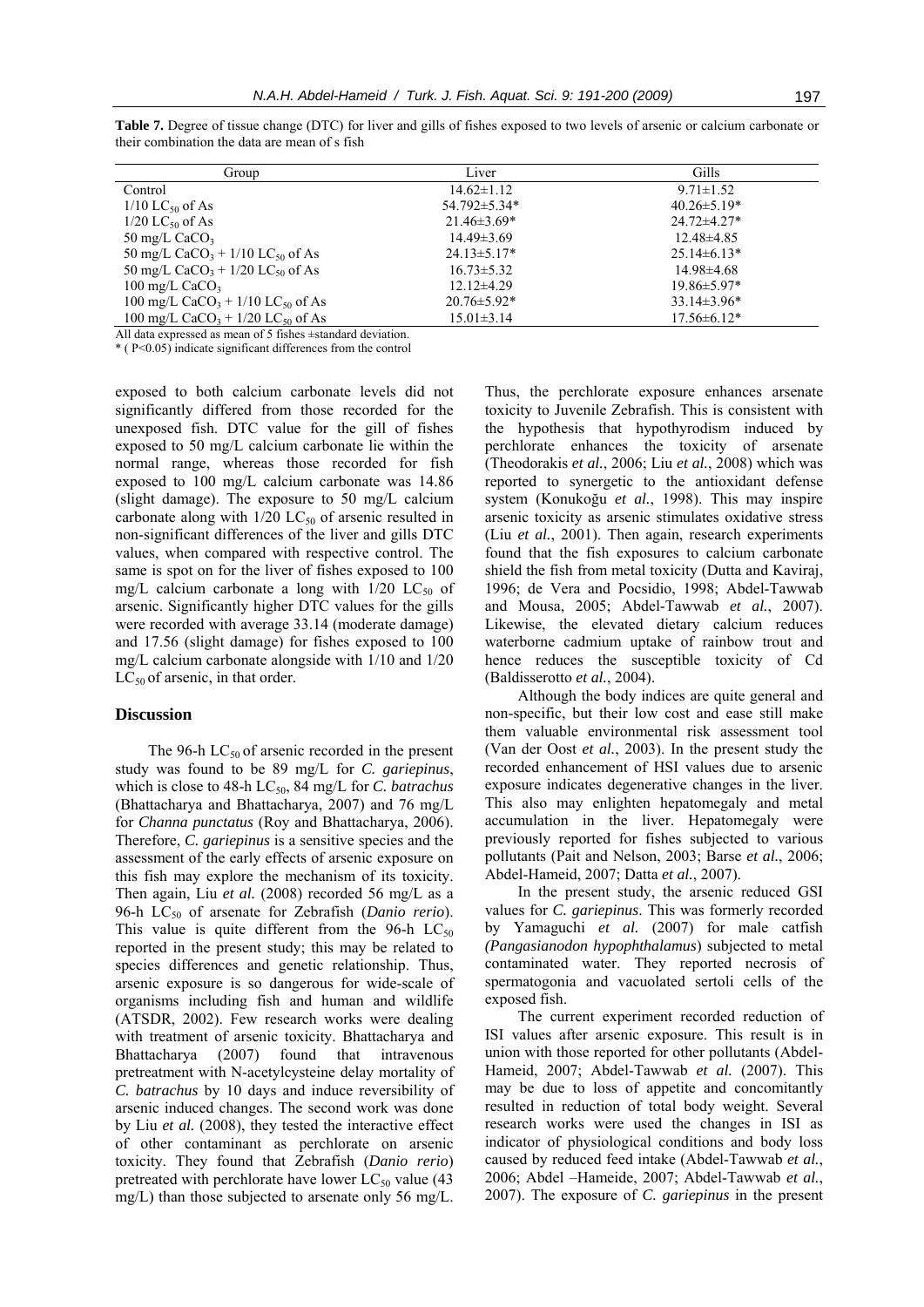study to calcium along with arsenic causes a reversibility of the tested somatic indices. These results met those reported by Abdel-Tawwab and Mousa (2005) and Abdel-Tawwab *et al.* (2007).

The changes in the haematological parameters of fish are a helpful biomarker for evaluating their health status Řehulka *et al.* (2004). The arsenic induced reduction in the blood parameters recorded in the present study. This may be due to haemolysis and/or haemorrhage caused actions of pollutants to the fish (Alkindi *et al.*, 1996; Simonato *et al*., 2008).

The fish liver is one of the sensitive organs in which various metabolic pathways take place. Therefore, the effects of a chemical usually appear primarily in the liver (Roy and Bhattacharya, 2006). Liver function tests have been used as indicators to access alterations in liver functioning following exposure to arsenic (Roy and Bhattacharya, 2006). In the present study plasma AST, ALT, bilirubin, total lipids and total protein were used as indicator of arsenic-induced hepatotoxicity. The recorded data revealed elevated levels of these parameters after arsenic exposure. This may reflect liver damage due to arsenic toxicity (Yang and Chen, 2003; Roy and Bhattacharya, 2006; Datta *et al.*, 2007). The observed rise in bilirubin level might be either due to haemolysis or due to turbulence in the uptake and conjugation of bilirubin by the hepatocytes (Datta *et al.*, 2007). Furthermore, the recorded marked rise of the plasma total lipids is in concurrence with those previously reported for other pollutants (Saeed, 1989; Arias, 1990; Diab *et al.*, 1996). This may imitate certain degree of the effect of toxic agents and environmental pollutants. The hyperglycemia recorded in the present study after arsenic exposure may be an indication of induced degenerative changes in the hepatopancreas. This result agree with those reported by Roy and Bhattacharya (2006) who recorded necrosis of hepatopancreas of *Channa punctatus* bare to arsenic. In the present study the use of calcium carbonate induced reversibility of most of tested plasma biochemical parameters for fishes exposed to  $1/20$  LC<sub>50</sub> of arsenic. In contrary, these items exhibited non-reversibility in case of the use of calcium carbonate along with  $1/_{20}$  LC<sub>50</sub> of arsenic. This could possibly explain as the arsenic toxicity depends not only on the dose but also on the species (Bhattacharya and Bhattacharya, 2007). Thus, the use of calcium carbonate could be constructive as a protective agent against the low arsenic level (1/20  $LC_{50}$  or low).

The revelation to arsenic causes reductions in liver and muscle glycogen content. This may reflect high energy utilization due to stress induced by pollutants (Dangè, 1986). It could also possibly due to that high energy demand requires for the synthesis of detoxifying enzymes (Begum and Vijayaraghavan, 1995; Hori *et al.*, 2006). The induction of LDH activity in fish exposed to arsenic observed in this study could possible reflects the high rate of conversion of lactate to pyruvate and then to glucose.

This result was previously reported for other fish species exposed to phenol pollution (Hori *et al.*, 2006; Abdel-Hameid, 2007). Bhattacharya and Bahattacharya (2007) reported that arsenic exposure increases the production of  $H_2O_2$  may lead to oxidative stress.

The amplified activities of AST and ALT in liver and muscle of *C. gariepinus* due to arsenic publicity indicating enhanced tissue proteolysis. For this reason the total protein content recorded reduced level. The tissue proteolysis was previously reported for different fish species subjected to pollution (Dangè, 1986; Abdel-Hameid, 1994; Barse *et al.*, 2006; Hori *et al.*, 2006). This could probably enlighten the use of protein as an alternative source of energy due to high energy demand that induced by pollutants (Hori *et al.*, 2006). Similarly, Datta *et al.* (2007) reported that exposure of *Clarias batrachus* to arsenic induces diminution of total hepatocyte protein content.

In the current study, the exposure of *C. gariepinus* to arsenic induced marked histological changes in the liver and gills. The incidence of high DTC in the liver may be an indication of hepatic lesions and cellular damage. This result gets the support from the data recorded herein which showed elevated AST and ALT levels in plasma after arsenic exposure. Therefore, the changes in the liver histology due to arsenic reflect its high sensitivity to contaminants which could be useful as environmental monitoring (Thophon *et al.*, 2003). Also, the gills are extremely important in respiration, osmoregulation, acid base balance and excretion of nitrogenous wastes in fish (Heath, 1995). In the present study, the gills of *C. gariepinus* bare to arsenic showed the incidence of histological alterations. This is explored by the value of DTC of exposed fish being significantly higher than those of the control fish. The gill hyperplasia, telangiectiasis and lamellar fusion were documented due to arsenic exposure, these results agree with those reported for other environmental contaminants (Van Heerden *et al.*, 2004; Abdel-Tawwab *et al.*, 2007; Simmonato *et al.*, 2008). Therefore, arsenic causes branchial lesions in the gills *C. gariepinus* which in turn perturb gill functions. The gill hyperplasia was allied with hypoxic condition induced by metal pollution. These changes resulting from the exposure to metals could possibly due to compensatory comeback to prevent the metal entry through the gill cells (Mallat, 1985; Dangè *et al.*, 2000).

It could be fulfilled that the exposure of *C. gariepinus* to arsenic induced hurtful possessions. Alternatively the use of calcium carbonate along with arsenic  $(1/20 \text{ LC}_{50})$  abridged the harmful property. Therefore, it could be useful as a protective agent against arsenic induced injurious property.

# **References**

Abdel-Hameid, N.A.H. 1994. Effect of some pollutants on biological aspects of *Oreochromis niloticus*. MSc.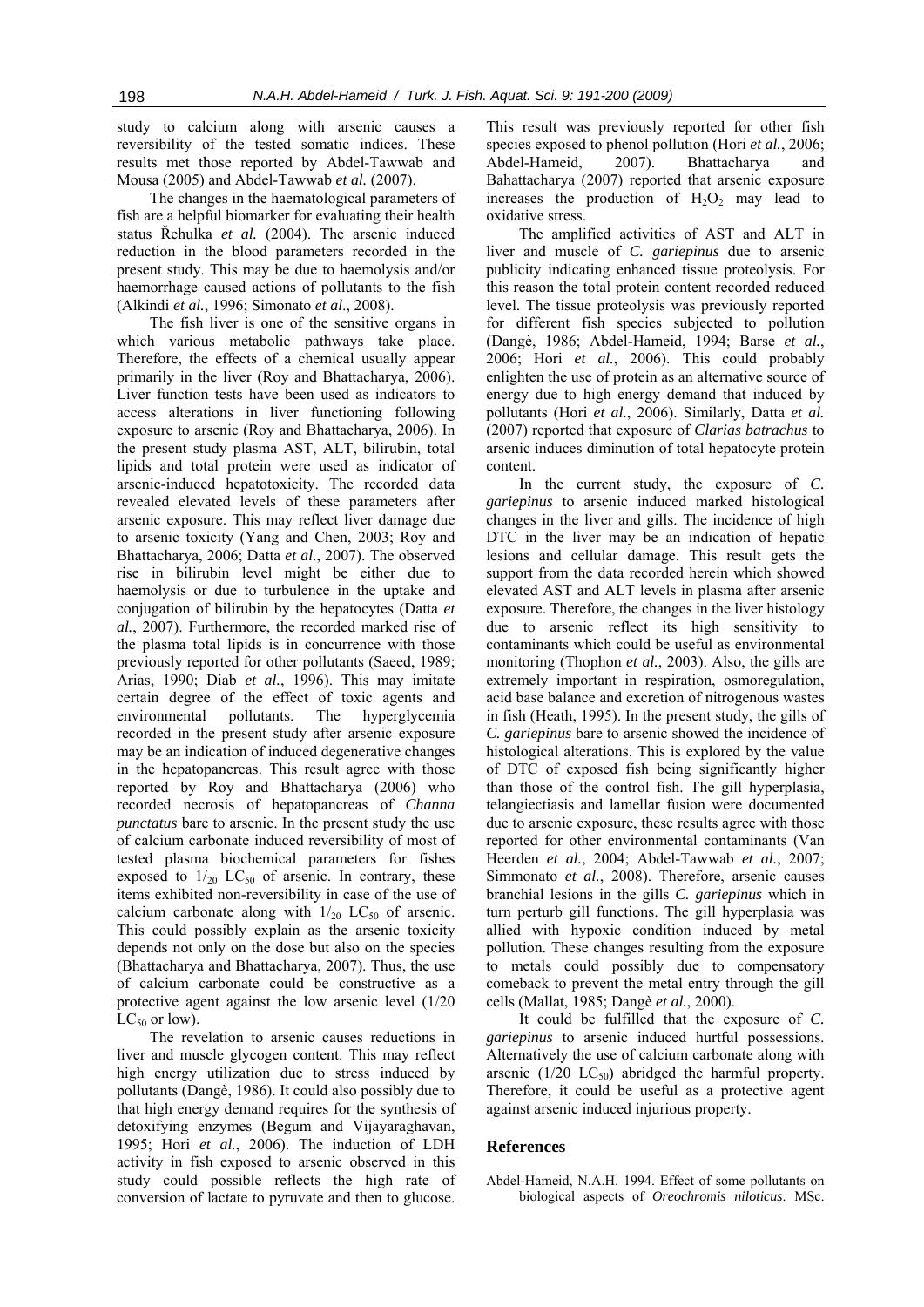Thesis, Benha Branch: Zagazig University, Faculty of Science, 198 pp.

- Abdel-Hameid, N.A.H. 2007. Physiological and histological changes induced by phenol exposure in *Oreochromis aureus* juveniles. Turkish Journal of Fisheries and Aquatic Sciences, 7: 131-138.
- Abdel-Tawwab, M. and Mousa, M.A.A. 2005. Effect of calcium pre-exposure on acute copper toxicity to juvenile Nile tilapia, *Oreochromis niloticus* (L.). Zagazig Vet. J., 33(1): 80-87.
- Abdel-Tawwab, M., Khattab, Y.A.E., Ahmad, M.H. and Shalaby, A.M.E. 2006. Compensatory growth, feed utilization, whole-body composition and hematological changes in starved juvenile Nile tilapia, *Oreochromis niloticus* (L.). J. Appl. Aqua., 18(3): 17- 36.
- Abdel-Tawwab, M., Mousa, M.A.A., Ahmad, M.H. and Sakr, S.F. 2007. The use of calcium pre-exposure as a protective agent against environmental copper toxicity for juvenile Nile tilapia, *Oreochromis niloticus* (L.). Aquaculture, 264: 236-246.
- Alkindi, A.Y.A., Brown, J.A., Waring, C.T. and Collins, J.E. 1996. Endocrine, osmoregulatory, respiratory and haematological parameters in flounder exposed to the water soluble fraction of crude oil. J. Fish Biol., 49: 1291-1305.
- Andrew, A.S., Waren, A.J., Brachowsky, A., Temple, K.A., Klei, L., Soucy, N.V., O'ara, K.A. and Hamilton, J.W. 2003. Genomic and proeomic profiling of responses to toxic metals in human lung cells. Environ. Health Perspect., 111: 825-835.
- Arias, G.S. 1990. Effects of paraquat and lead on fish; *Oreochromis hornorum.* Bull. Environ. Contam. Toxicol., 46(2): 237-241.
- ATSDR 2002. Interaction profiles for arsenic. Agency for toxic substances and disease registry. SUDHHS, PHS, Washington, DC.
- Baldisserotto, B., Kamunde, C., Matsuo, A. and Wooa, C.M. 2004. A protective effect of dietary calcium against acute waterborne cadmium uptake in rainbow trout. Aquat. Toxicol., 67: 57-73.
- Barse, A.V., Chakrabarti, T., Ghosh, T.K., Pal, A.K. and Jadhao, S.B. 2006. One-tenth dose of  $LC_{50}$  of 4-tertbutylphenol causes endocrine disruption and metabolic changes in *Cyprinus carpio*. Pest. Biochem. Physiol., 86(3): 172-179.
- Bears, H., Richards, J.G. and Schulte, P.M. 2006. Arsenic exposure alters hepatic arsenic species composition and stress-mediated gene expression in the common killifish (*Fundulus heteroclitus*). Aquat. Toxicol., 77: 257-266.
- Begum, G. and Vijayaraghavan, S. 1995. Carbohydrate metabolism in hepatic tissue of fresh water *Clarias batrachus* L. during dimethoate exposure. Fd. Chem. Toxic., 33: 423-426.
- Bhattacharya, A. and Bhattacharya, S. 2007. Induction of oxidative stress by arsenic in *Clarias batrachus*: Involvement of peroxisomes. Ecotoxicol. Environ. Saf., 66(2): 178-187.
- Cervantes, C., Ji, G., Ramirez, J.L. and Silver, S. 1994. Resistance to arsenic compounds in microorganisms. FEMS Microbiol. Rev., 15: 355-567.
- Dange´, A.D. 1986. Changes in carbohydrates metabolism in Tilapia, *Oreochromis* (*Sarotherodon*) *mossambicus*, during short-term exposure to different type of pollutants. Environ. Pollut., 41: 165-177.
- Dangè, Z., Balm, P.H., Falik, G., Wendelaar-Bonga, S.E.

and Lock, R.A. 2000. Cortisol increases  $Na<sup>+</sup>/K<sup>+</sup>$ . ATPase density in plasma membranes of gill chloride cells in the freshwater tilapia; *Oreochromis mossambicus*. J. Exp. Biol., 203: 2349-2355.

- Datta, S., Saha, D.R., Gosh, D., Majumdar, T., Bhattacharya, S. and Mazumder, S. 2007. Sub-lethal concentration of arsenic interferes with the proliferation of hepatocytes and induces *in vivo* apoptosis in *Clarias batrachus* L. Comp. Biochem. Physiol., 145: 339-349.
- de Vera, M.P. and Pocssidio, G.N. 1998. Potential protective effect of calcium carbonate as liming agent against copper toxicity in the African tilapia *Oreochromis mossambicus*. The Sci. Total Environ., 214: 193-202.
- Diab, A.S., El-Serafy, S.S., Abdel-Halim, M.S., El-Shafey, A.A. and Mousa, M.A. 1996. Toxicological and biochemical studies of the herbicide glyphosate on *Oreochromis aureus*. The 3rd Vet. Medical Cong. Fac. Vet. Med., 8-10 October, Zagazig Univ., Zagazig, Egypt: 233-246.
- Dutta, T.K. and Kaviraj, A. 1996. Effects of lime acclimation on the susceptibility of two freshwater teleost and one oligochaet worm to metabolic pollutant cadmium. Folia Biolog. (Krakow), 44: 143- 148.
- Edmonds, J.S. and Francesconi, K.A. 1993. Arsenic in sea foods: human health aspect and regulations. Marine Pollut., 26: 665-674.
- Gernhöfer, M., Pawert, M., Scharmm, M., Müller, E. and Triebskom, R. 2001. Ultrastructural biomarkers as tool to characterize the health status of fish in contaminated streams. J. Aquat. Ecosys. Stress Reco., 8: 241-260.
- Gosh, D., Datta, S., Bhattacharya, S. and Mazumder, S. 2006. Perturbation in the catfish immune responses by arsenic: organ and cell specific effects. Comp. Biochem. Physiol., 143C*:* 455-463.
- Gosh, D., Datta, S., Bhattacharya, S. and Mazumder, S. 2007. Long-term exposure to arsenic affects head kidney and impairs humral immune responses of *Clarias batrachus*. Aquat. Toxicol., 81: 70-89.
- Heath, A.G. 1995. Water pollution and fish physiology, second ed. Liwis Publishers, Boca Raton, FL.
- Henry, R.J. 1964. Clinical chemistry (principles and techniques), Harper& Row, New York: 181-747.
- Hochachka, P.W., Guppy, M., Guderly, H.E., Storey, K.B. and Hulbert, W.C. 1978. Metabolic biochemistry of water vs air breathing fish: muscle enzymes and ultrastructure. Canad. J. Zool., 56: 736-750.
- Hori, T.S.F., Avilez, I.M., Inoue, L.K. and Moraes, G. 2006. Metabolical changes induced by chronic phenol exposure in matrinxã *Brycon cephalus* (Teleostei: Characidae) juveniles. Comp. Biochem. Physiol., 143C(1): 67-72.
- Hughes, M.F. 2002. Arsenic toxicity and potential mechanisms of action. Toxicol. Lett., 133: 1-16.
- Kitchin, K.T. and Ahmad, S. 2003. Oxidative stress as a possible mode of action for arsenic carcinogenesis*.*  Toxicol. Lett., 137 (1-2)*:* 3-13.
- Konukogu, D., Hatemi, H.H., Arikan, S., Demir, M. and Akcay, T. 1998. Radioiodine treatment and oxidative stress in thyroidectomised patients for differentiated thyroid cancers. Pharmacol. Res., 38: 311-315.
- Liu, F., Gentles, A. and Theodorakis, W.C. 2008. Arsenate and perchlorate toxicity, growth effects and thyroid histopathology zebrafish *Donio rerio*. Chemosphere,